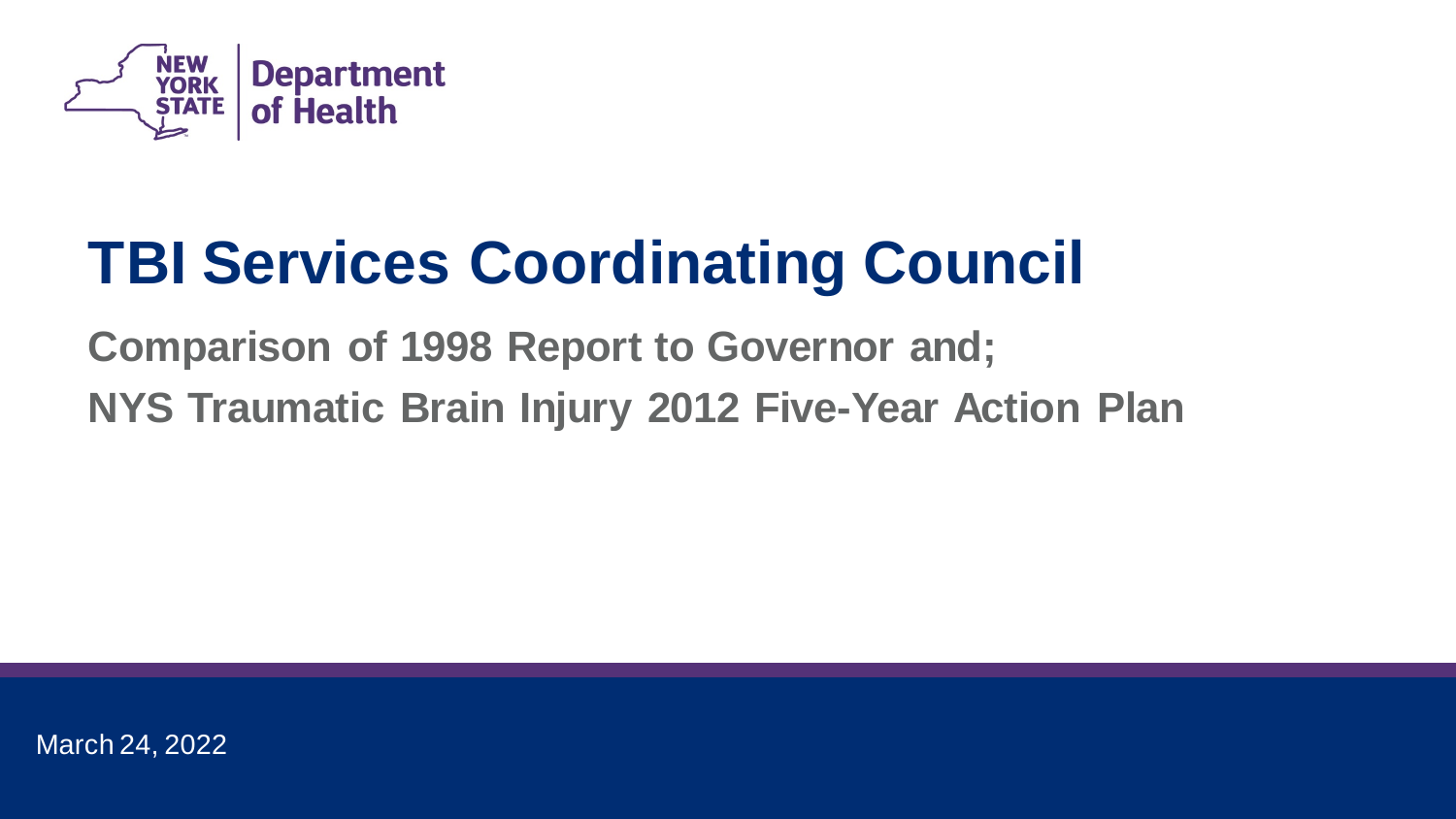# **NYS TBI Report to Governor George E. Pataki**<sup>1</sup>

The TBI Program has made significant progress in creating services to enable the return of many brain injured people to New York State from expensive, out of state care facilities. The program has also secured federal approval for a special Medicaid waiver that allows people with TBI to like in a community-based setting rather than in nursing homes.

#### **The purpose of the 1998 Report to the Governor is to:**

- Provide a status of efforts which have been underway in New York State since 1985 to create an integrated system of health care and supportive services for people who have experienced brain injuries.
- Focus on the activities that took place in response to 1994 legislation establishing the TBI Program within the New York State Department of Health (DOH).



1 Office of Continuing Care Traumatic Brain Injury Program

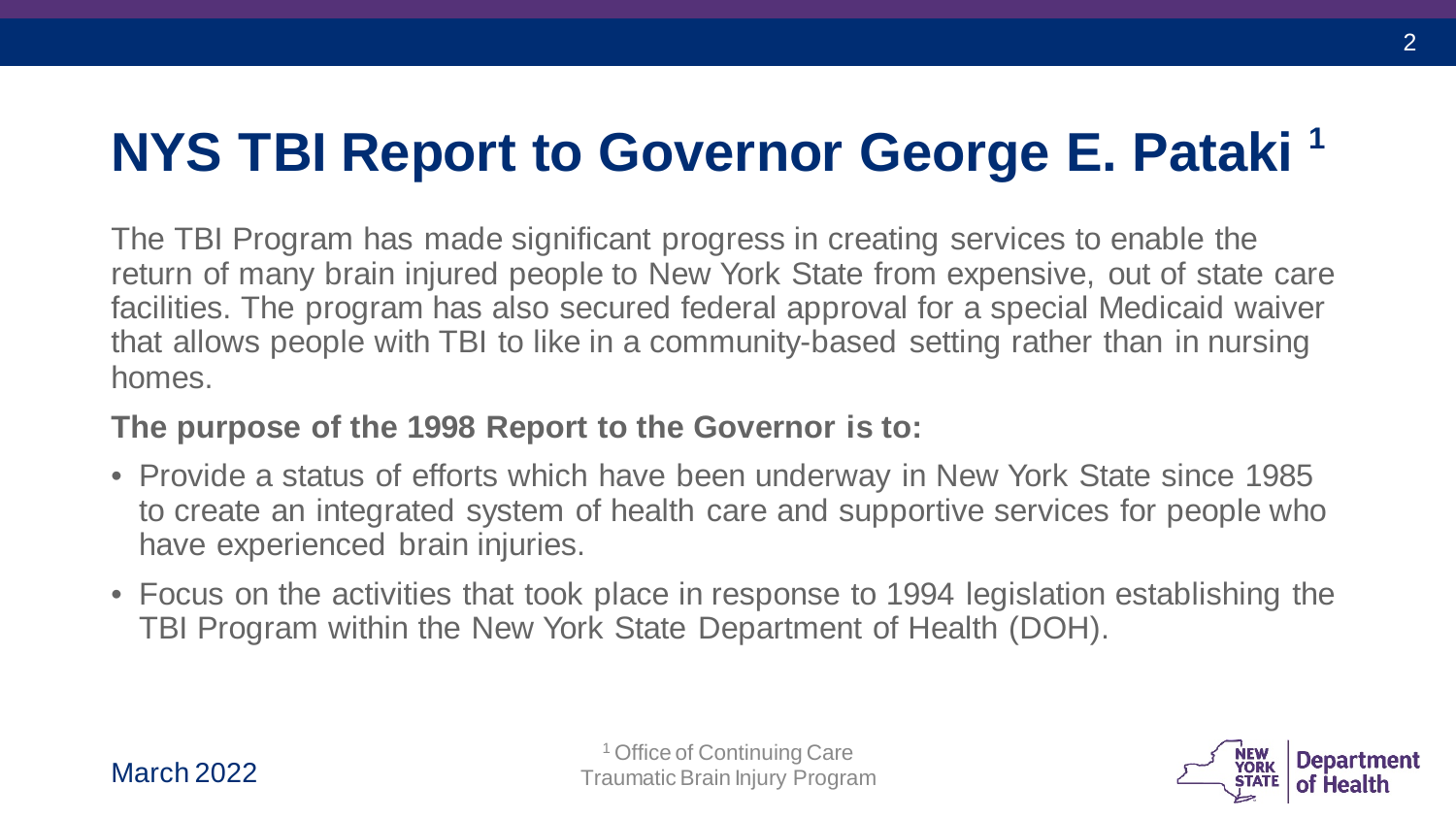## **NYS Traumatic Brain Injury 2012 Five-Year Action Plan <sup>2</sup>**

The last plan, prepared in 1998, focused on the pressing need to repatriate over six hundred people with TBI from out of state nursing homes, and implementation of the Medicaid TBI home and community-based waiver program.

#### **The purpose of the 2012 Plan is to:**

- Guide continued progress in assisting New Yorkers who live with TBI and their families;
- Address the need for TBI prevention; and
- Improve access to needed care and services so that individuals may return to community life after an injury.

<sup>2</sup> The plan was developed in fulfillment of a grant provided by the Health and Human Services, Health Resources and Services Administration Grant. (HRSA)



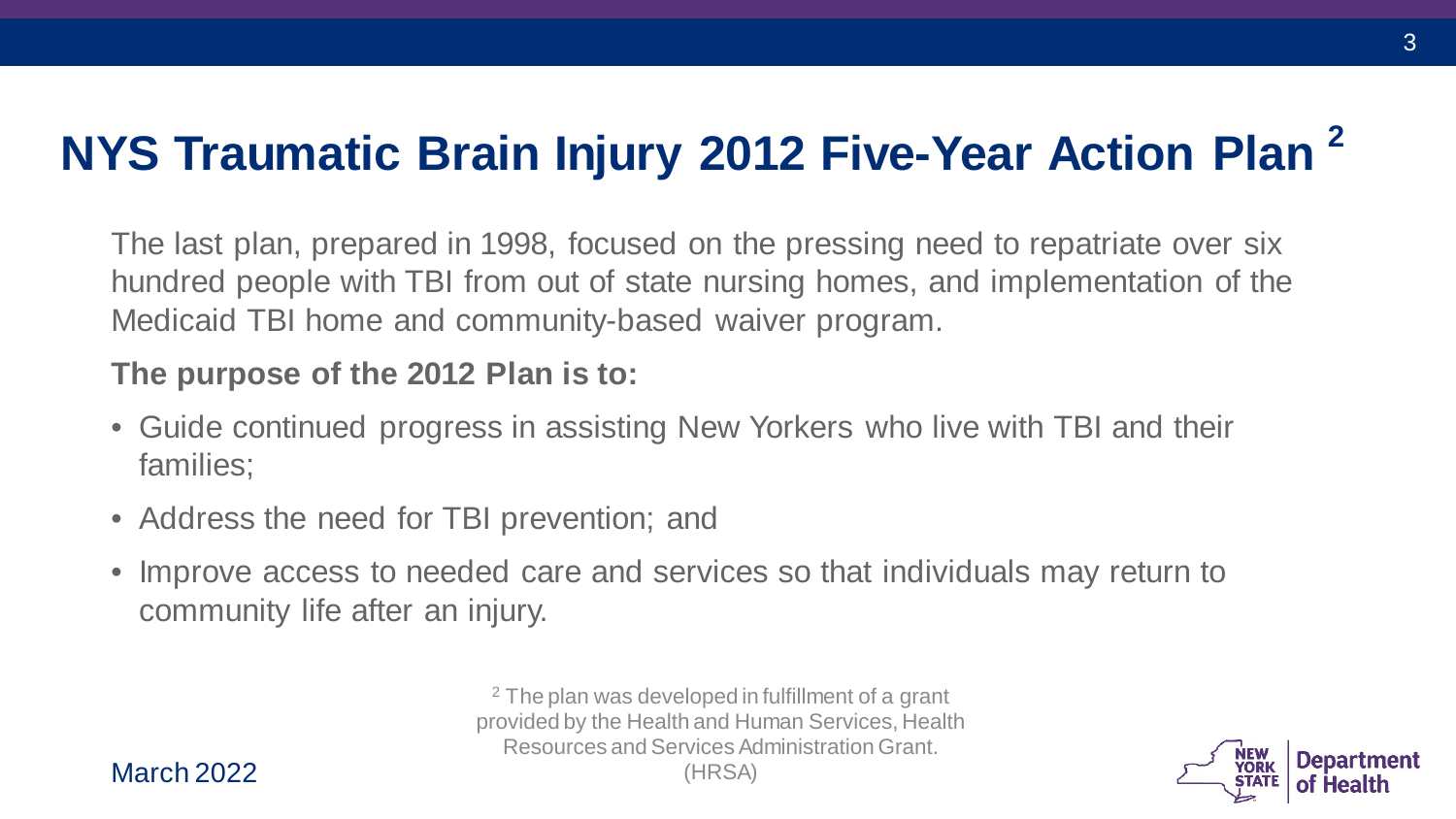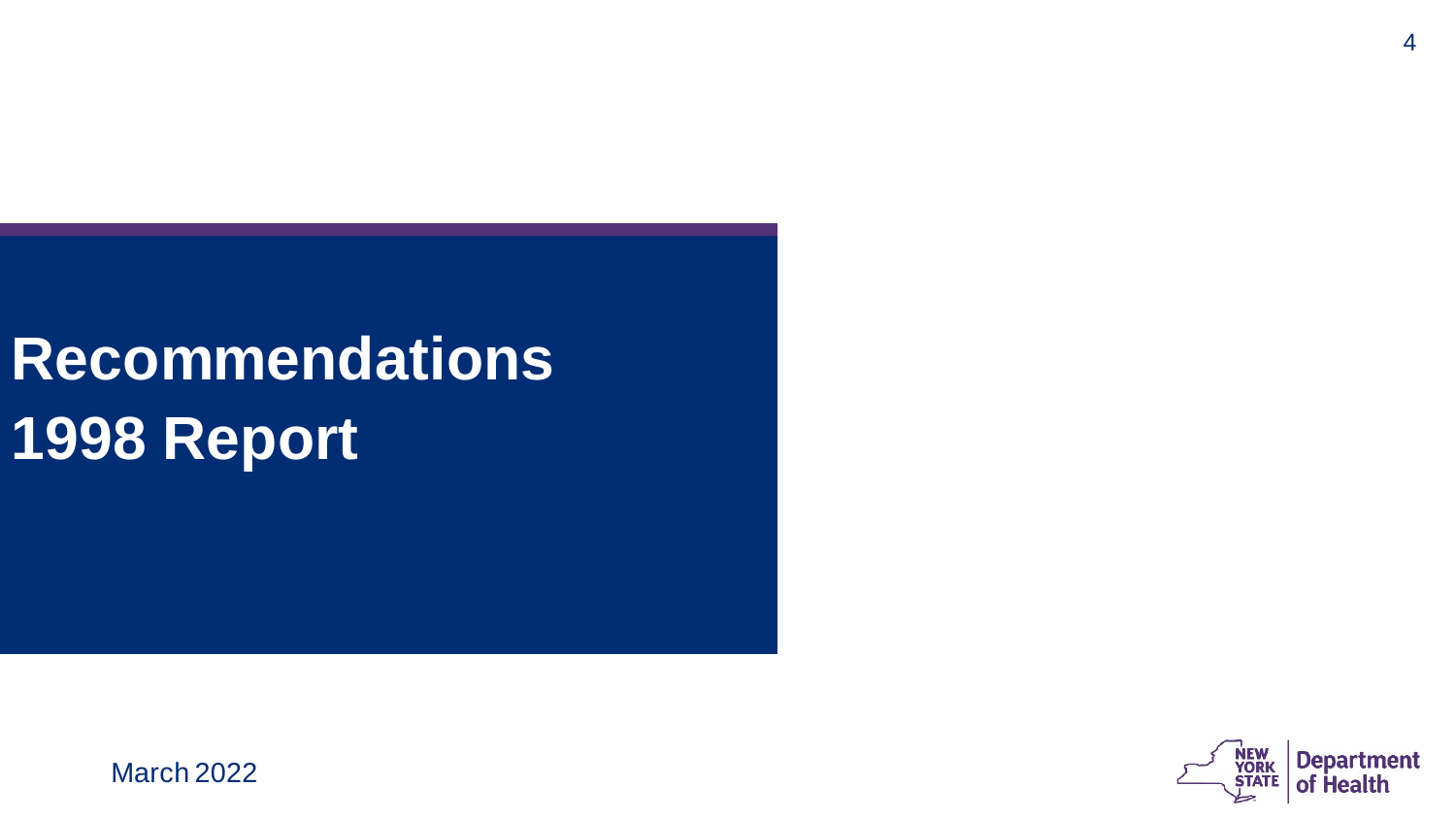The foundation for a comprehensive system of health care, rehabilitation, and education for individuals with TBI is in place. Recommendations include:

- Ensuring that adequate funding is available to support the growing number of people receiving services under the Medical waiver, especially in the areas of housing and regional resource development capacity in New York City.
- Asses the impact of managed care on access to routine and specialized health care services for individuals with TBI, and the impact on the integration of rehabilitation efforts.
- Assess how welfare reform issues will affect people with TBI.

March 2022



5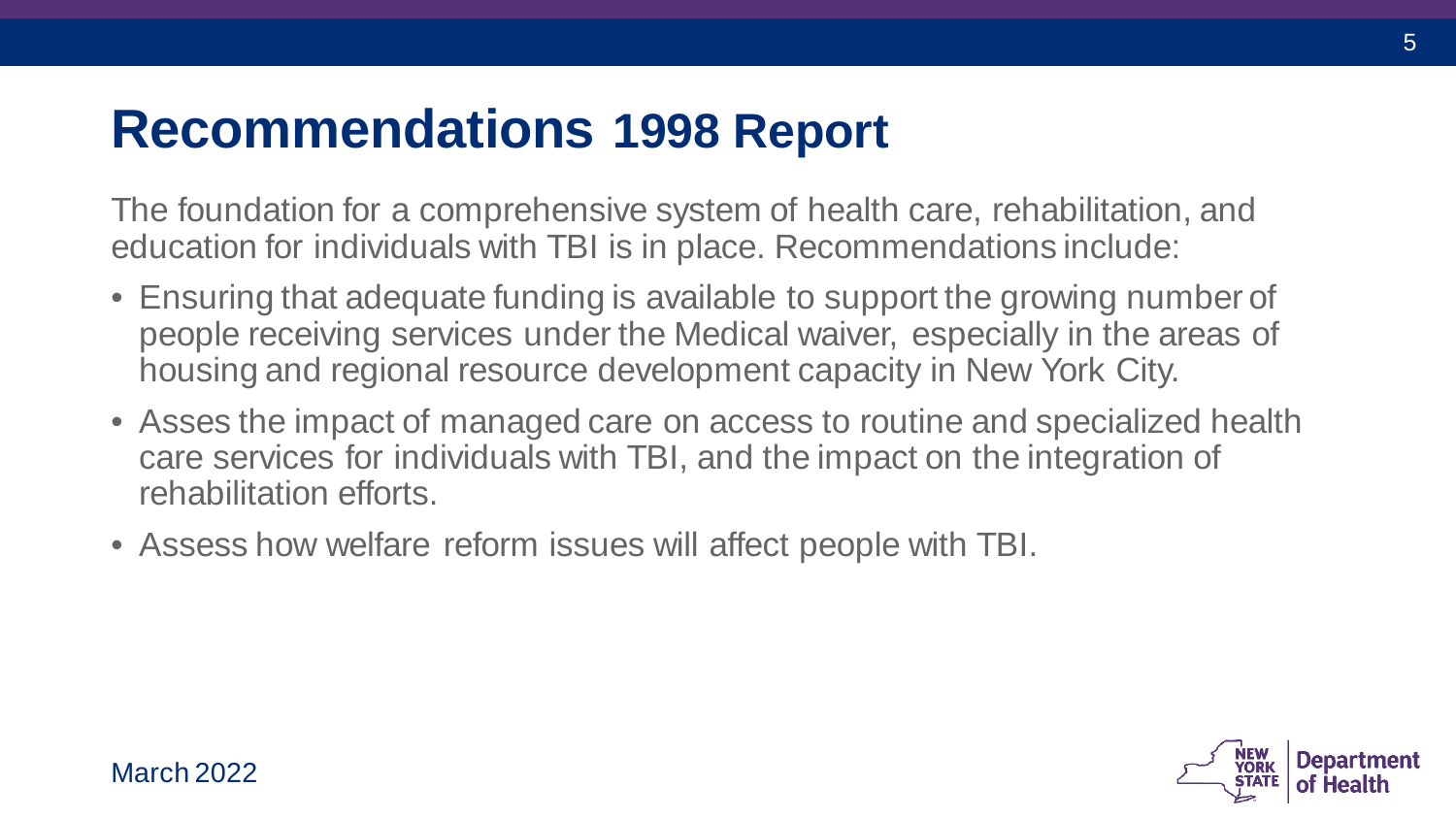- Continue the coordinated efforts with providers, advocacy organizations, other governmental agencies, and individuals with TBI and their families.
	- To help people who survive bran injuries resume productive lives in their communities to the best of their abilities.
- Continue to educate people with TBI, their families, providers and advocates about the services New York has created.
- Create an accurate, appropriate information system that will assist consumers, service coordinators and providers to develop optimal service plans for individuals with TBI;
	- Such a system will also give policymakers a better understanding of the true costs and benefits of TBI services and thereby help them to make informed decisions about the future.

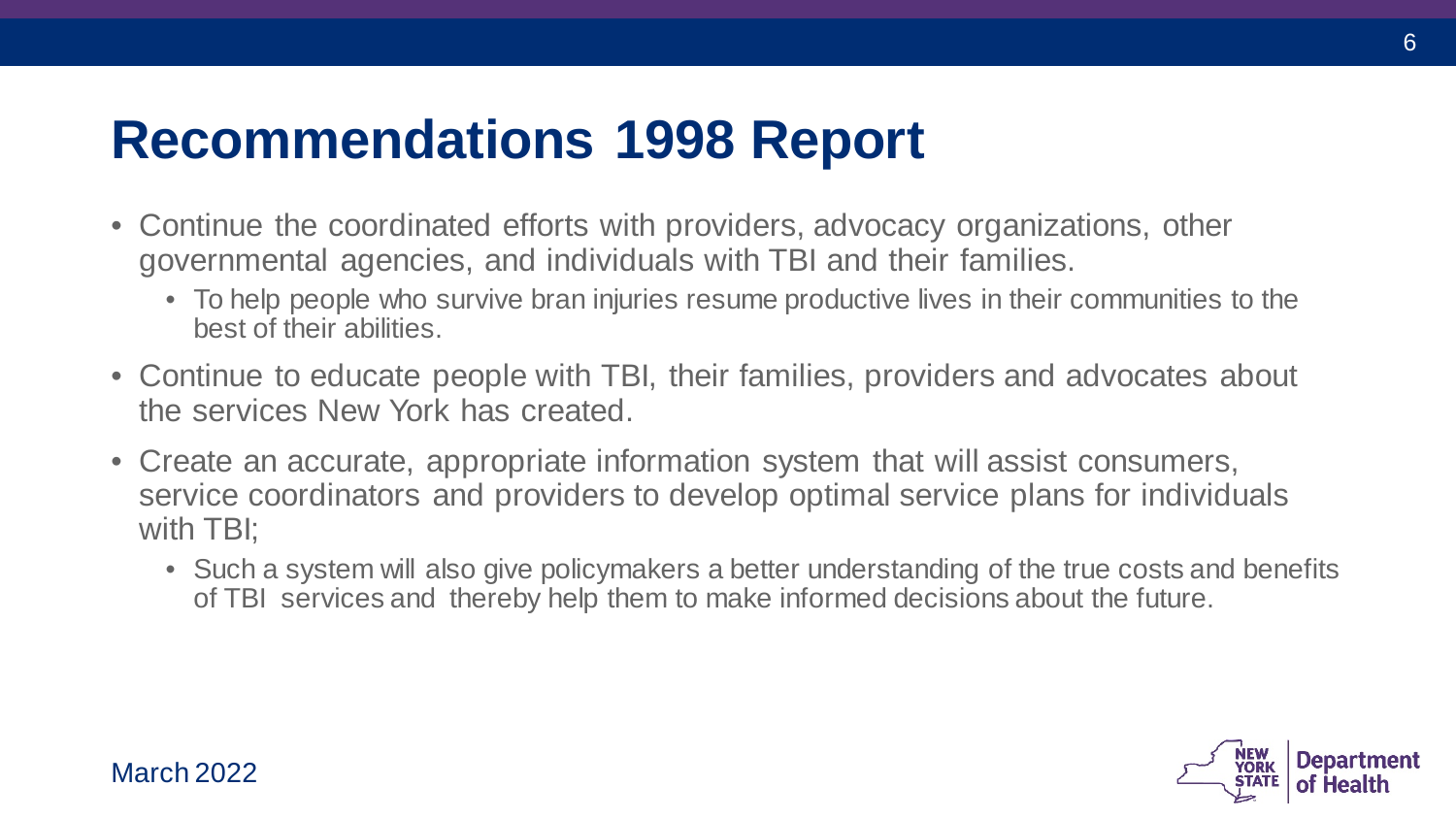- Examine fully the long-term benefits of rehabilitation as well as ways to improve rehabilitation within the state.
- Secure funding for housing and other Medicaid waiver Services due to the growing number of people receiving services under the waiver, increased funding is necessary.
- Improve rehabilitation because it improves quality of life by enabling people with TBI to return to their homes, schools and workplaces.



7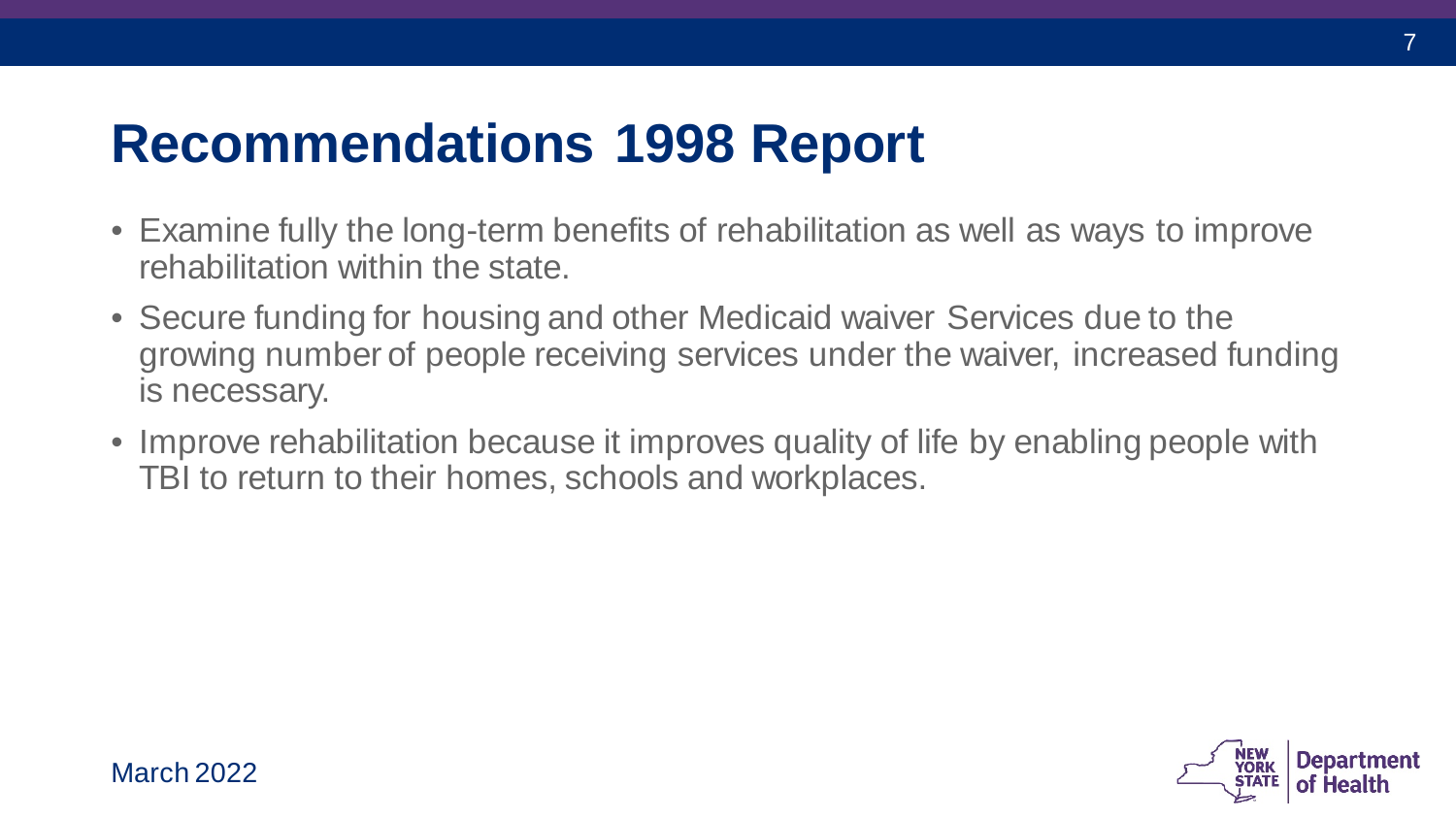**Work Group Recommendations for 2012 Five-Year Action Plan**

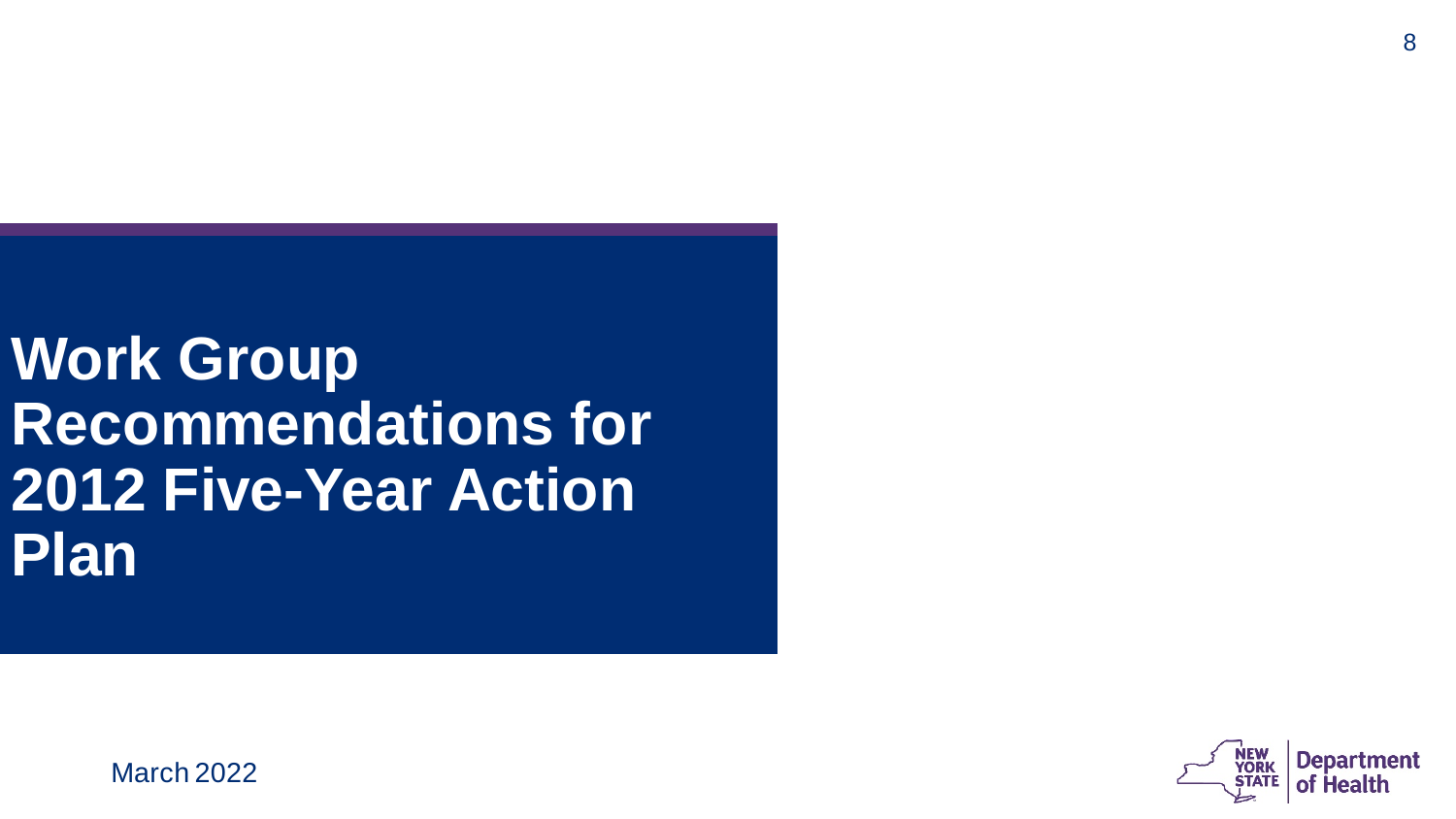### **Recommendation: 2012 Five Year Plan Public Awareness**

- Ensure public awareness about TBI, current research and knowledge about injuries and prevention strategies.
- For instance, the importance of
	- Seeking treatment from a health care professional when a possible concussion or brain injury has occurred and;
	- Cognitive and physical rest after a brain injury.

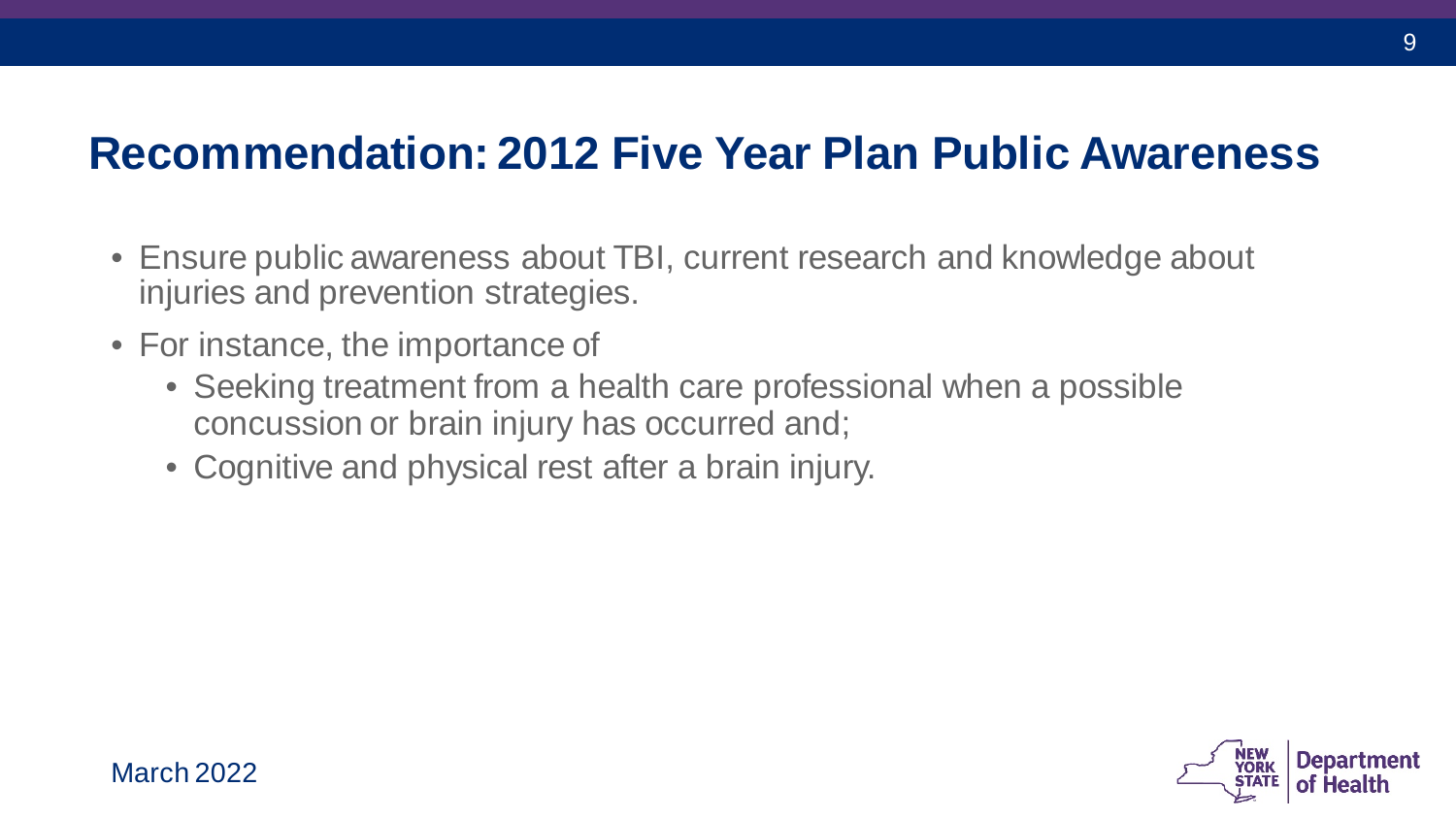### **2012 Five Year Plan: Insurance Coverage Observation**

- A cornerstone of the NYS TBI program has been the **Medicaid Home and Community Based Services waiver** that serves over 2,700 persons annually.
- However, only a small percentage of New Yorkers with TBI access waiver services due to eligibility restrictions:
	- Medicaid eligible
	- Nursing home level of care
	- Between the ages of 18 and 64
- The rest receive services through
	- Private or Medicare health insurance
	- Medicaid state-plan health benefits
	- Pay out of pocket.
- Even individuals living with TBI who have health insurance benefits may need services not covered by their plan.
- The number of those who go without any care is unknown.

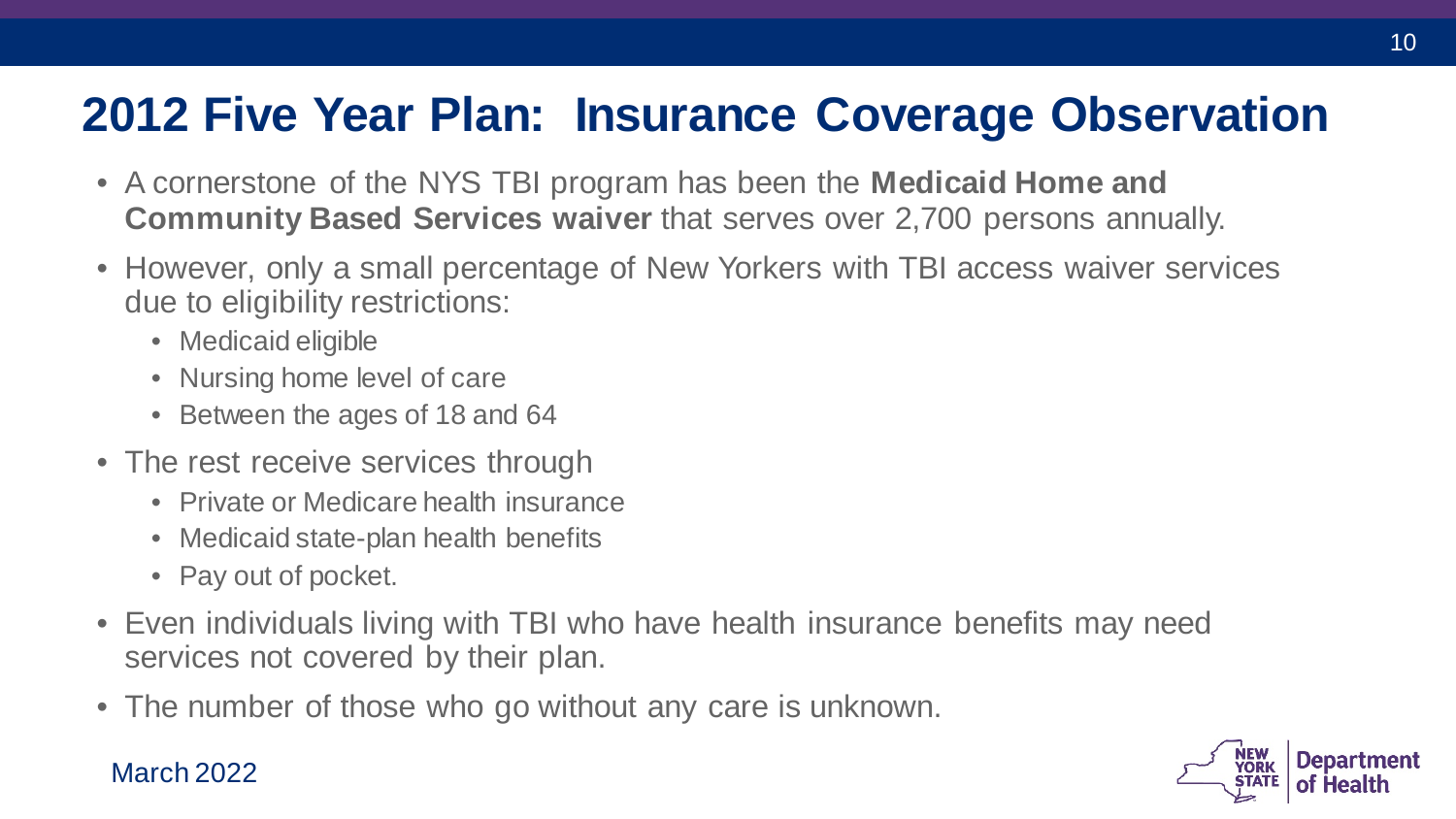## **Recommendations 2012 Five Year Plan**

- Reduce programmatic barriers to treating needs beyond the TBI
	- Substance abuse
	- Mental health care
	- Help reentering community life
- Continue to aid schools to help children with a TBI return successfully to their academic life.
	- After sustaining a TBI, school aged children may have symptoms that cause difficulties in the classroom.
	- Because TBI is an invisible injury, changes to a student's thinking, learning, and behavior may be blamed on other causes.
- Provide TBI-tailored assistance for adults ready to reenter the workforce.
	- NYS Adult Career and Continuing Education Services-Vocational Rehabilitation (ACCES-VR) offers a full range of employment and independent living services, including transitional services, vocational rehabilitation, independent living, and business services.

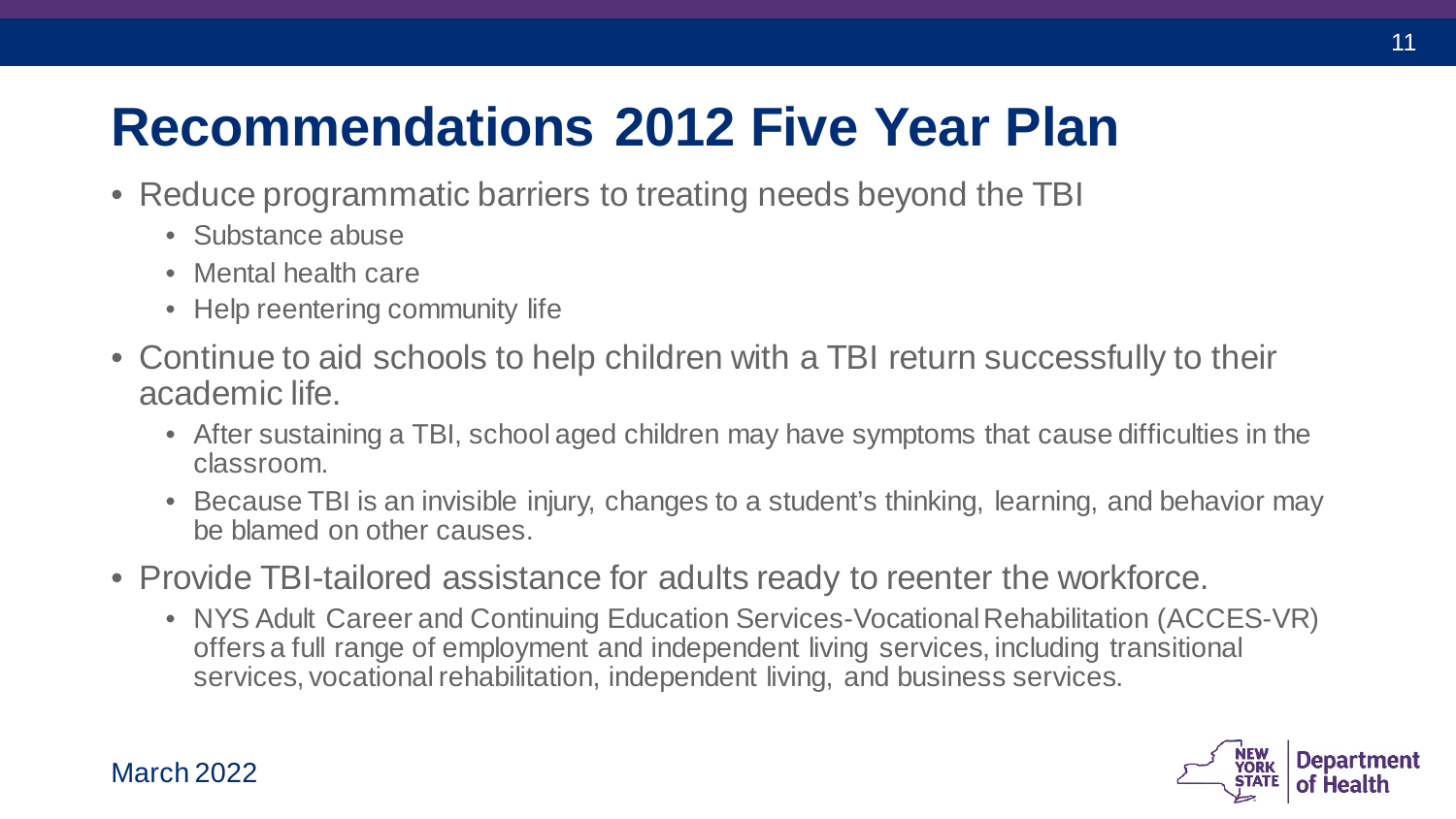# **Recommendation 2012 Five Year Plan**

- Continue efforts to close the information gap to assist veterans in securing benefits and services.
	- Despite the greatly expanded Federal and State response to TBI among the military, many New York veterans and their families continue to be unaware of the totality of benefits available to them.
	- These needs will become greater with the withdrawal of troops from Iraq and Afghanistan.



12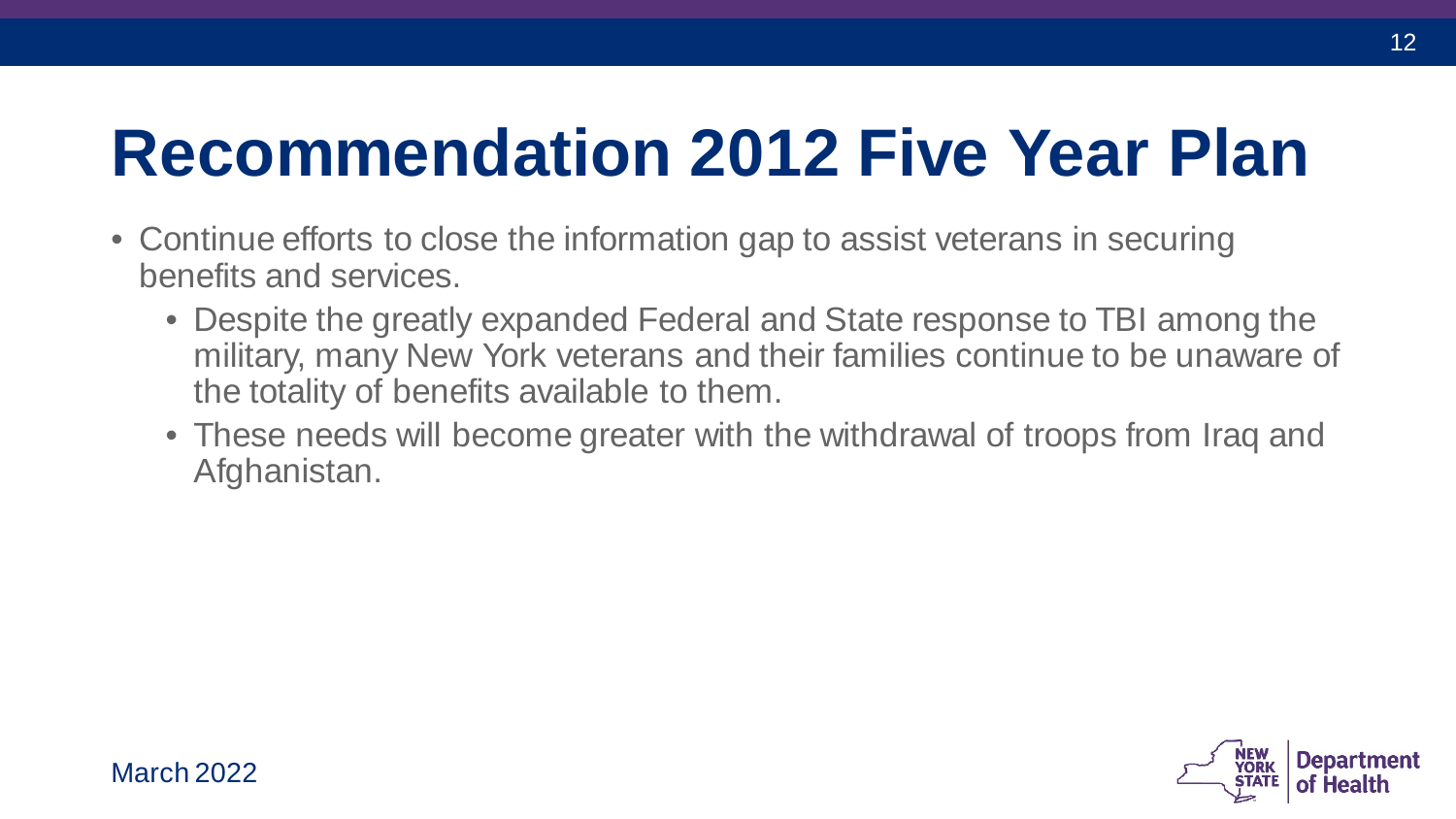**Stakeholder Recommendations (Five-Year Action Plan)**

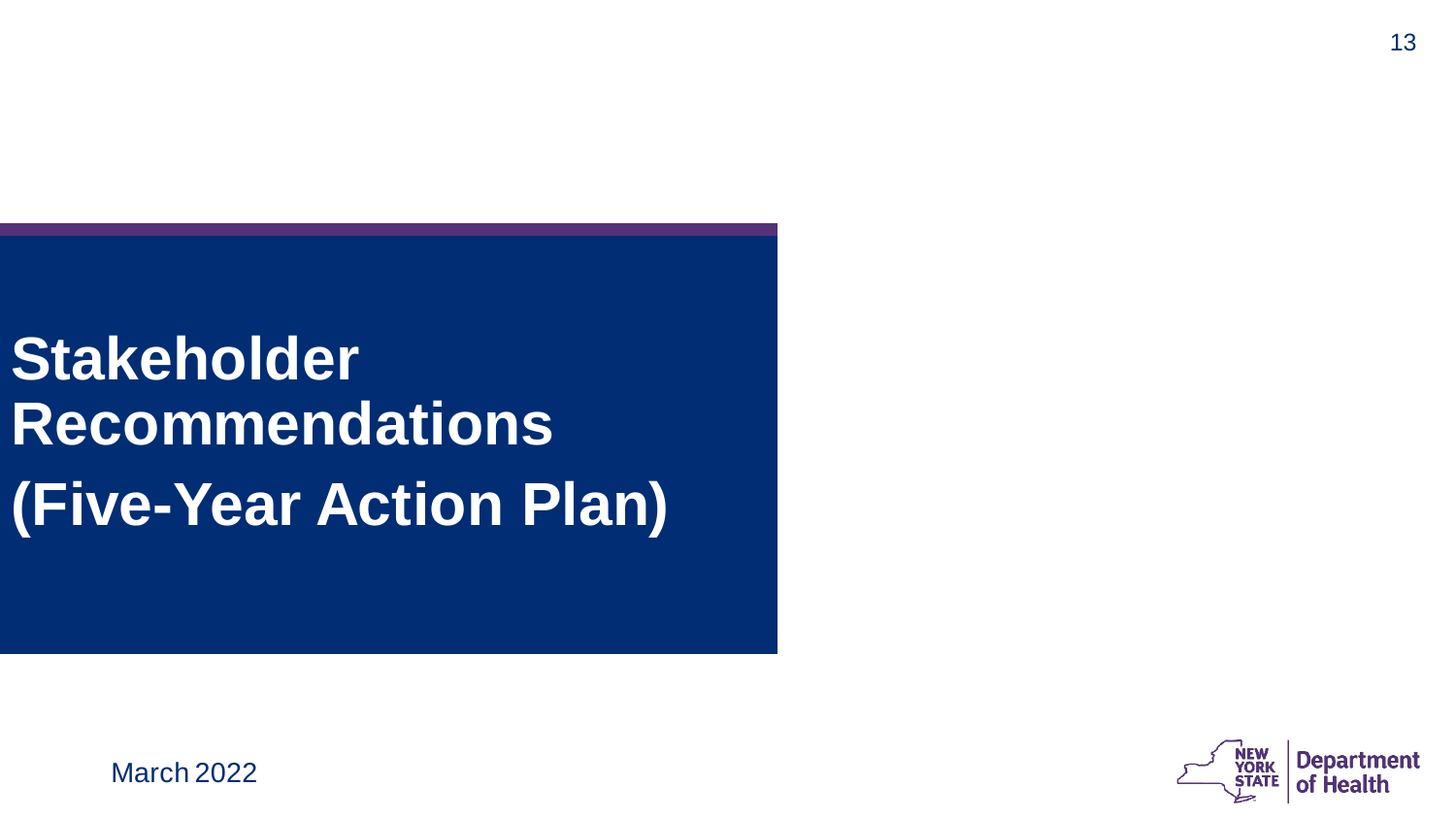### **Enhance Public Knowledge of TBI Treatment and Prevention/ Spreading the word about TBI**

- Timely update of state agency websites with easily accessible current information for individuals with TBI, families, discharge planners, and service providers. Status: **This action has been initiated.**
- Support activities to develop and disseminate public information about TBI treatment, resources, and prevention from a variety of sources, including the CDC and BIANYS. Status: **This action has been initiated.**



14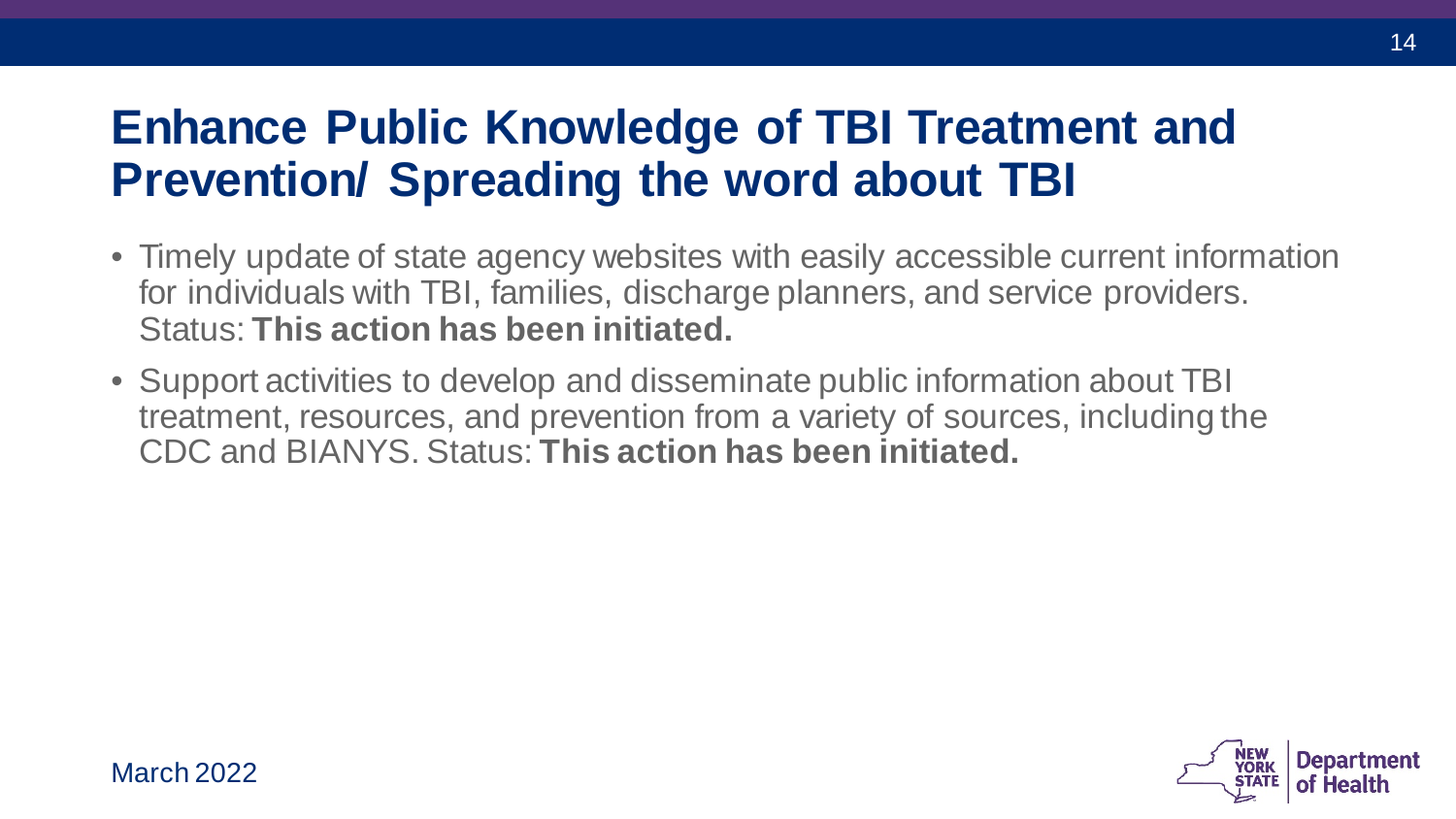## **Improve Access to Community Based TBI Services**

- Examine ways to enhance access to service coordination and other TBI services regardless of eligibility for Medicaid and/or the TBI waiver program.
- Support inclusion of service coordination and cognitive rehabilitation in the definitions of essential health benefits by New York State under the Federal Affordable Health Care Act.
- Encourage amendment of NYS Insurance Law to mandate inclusion of TBI related services such as cognitive rehabilitation, like the enacted 2011 Autism Insurance Reform Act.
- Disseminate research results for emerging treatment modalities.
- Incorporate services that meet the unique needs of people with TBI within Medicaid.



15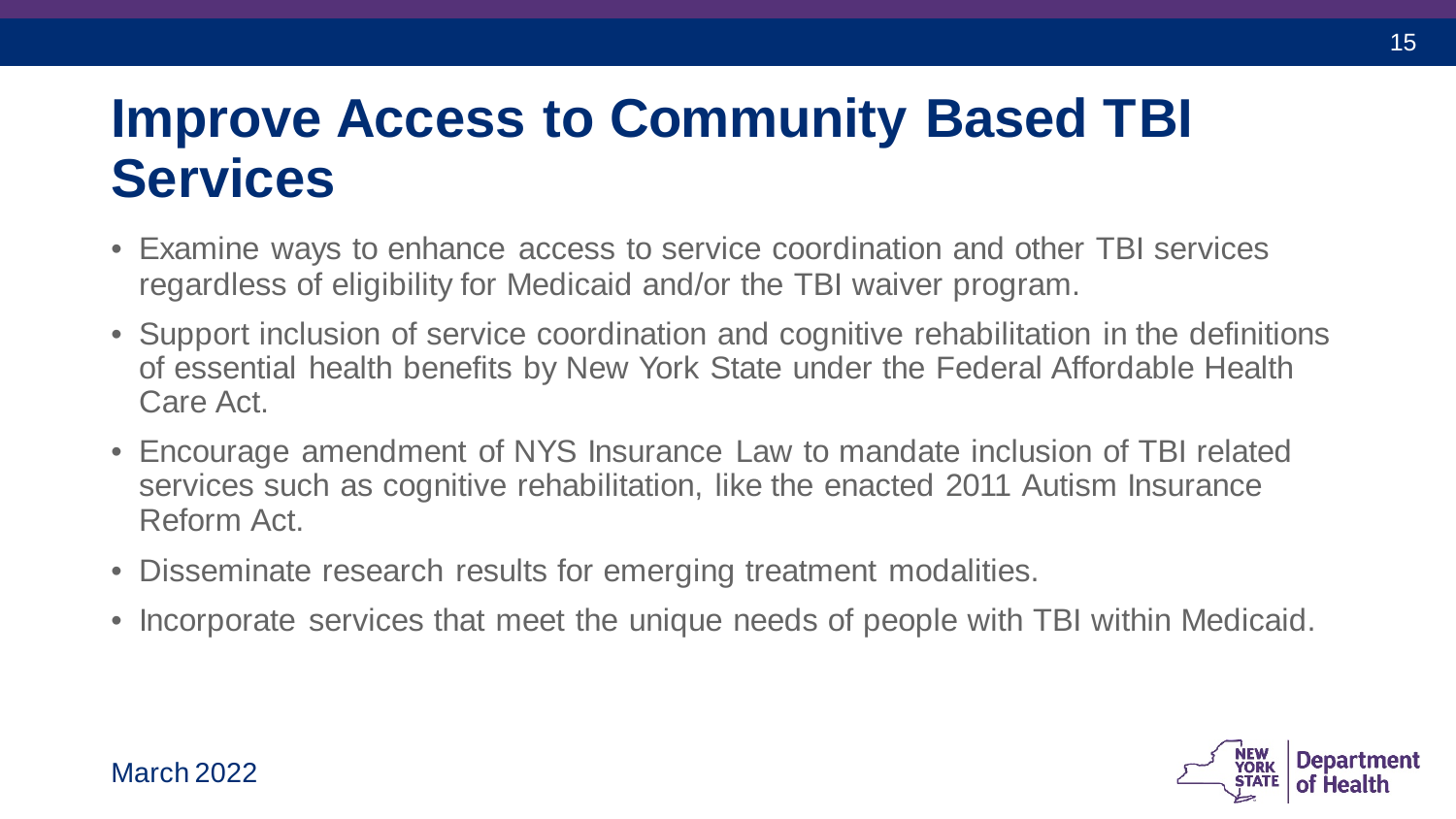### **Access to Community Based TBI Services Continued**

- Encourage further collaboration between the State and Federal veterans' systems and public/ private sector health and community-based programs to improve veterans' access to needed care within their home community.
- Encourage Traumatic Brain Injury Services Coordinating Council (TBISCC) to increase cross state agency collaboration, by amendment of Chapter 196 of the Laws of 1994 to expand membership to:
	- Include the State Office of Aging, NYS Homes and Community Renewal, Division of Veterans Affairs, Departments of Labor, and the criminal justice and crime victim agencies to support TBI collaborative activities at the local level.
- Support TBISCC legislative proposal to establish a TBI Trust Fund, similar to other states, to support the cost of certain TBI services for those not eligible for Medicaid funded, or otherwise insurance covered, programs and services.
	- A fund could also be used to support the cost of public information networks and designated staff to coordinate TBI related activities.

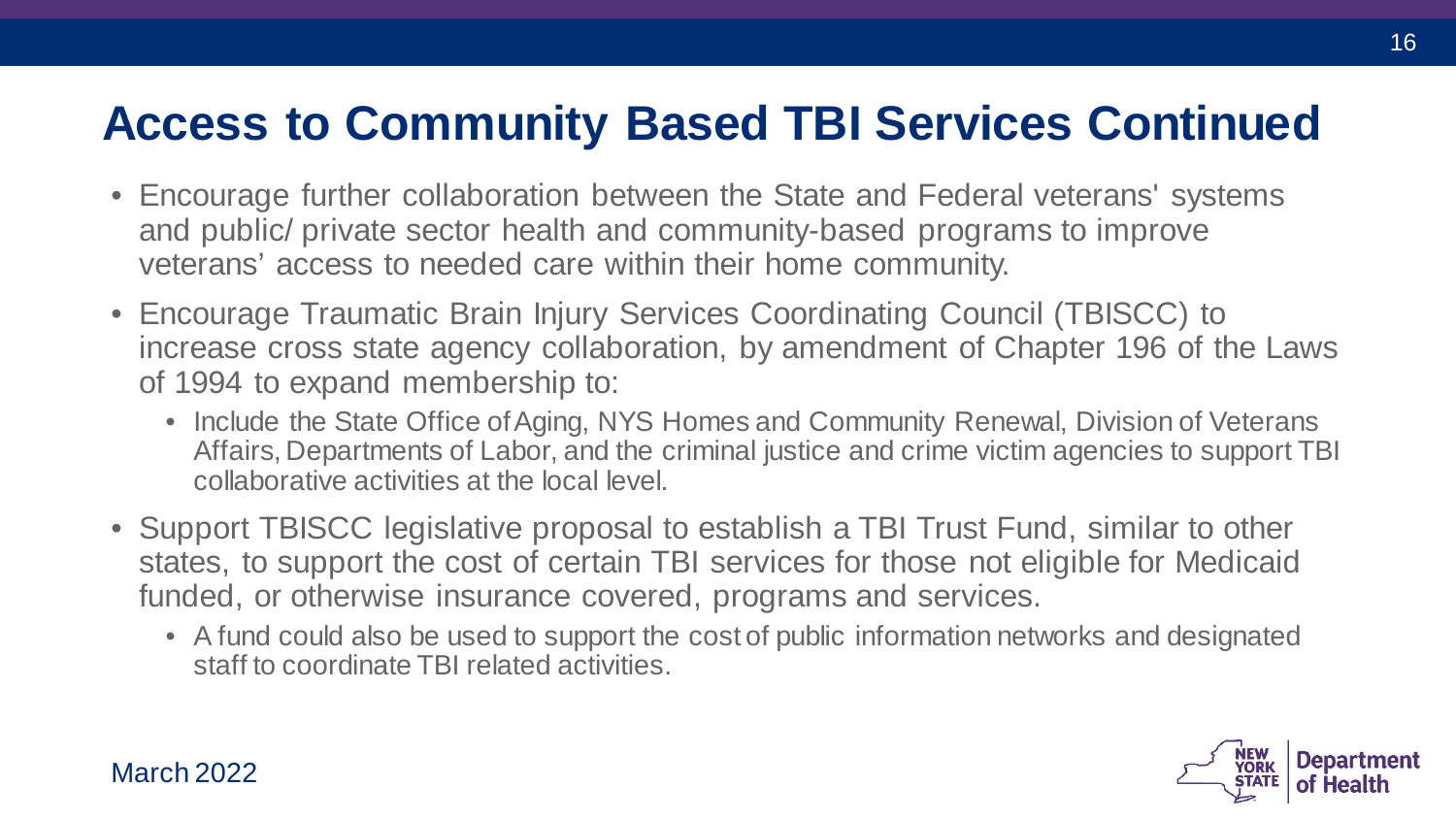### **Enhance TBI Provider Training to Improve TBI Diagnosis and Treatment/ Statewide Training**

- Encourage links with major university graduate schools of professional training to place student interns in model TBI provider agencies.
- Collaborate with key professional associations statewide to develop TBI peer training opportunities, and mentor programs in service provider agencies to assist in the orientation and training of new professionals.
- Examine Federal and other clinical TBI guidelines and protocols for appropriate use by NYS local emergency response community, to ensure rapid identification of possible TBI and mitigate post-injury outcomes.
- Encourage standardized on-line curricula for TBI provider training, including emerging protocols, community resources, discharge planning, and case management.
- Explore instituting a TBI certification requirement for TBI service providers, such as the Certified Brain Injury Specialist (CBIS) or other national certification program.

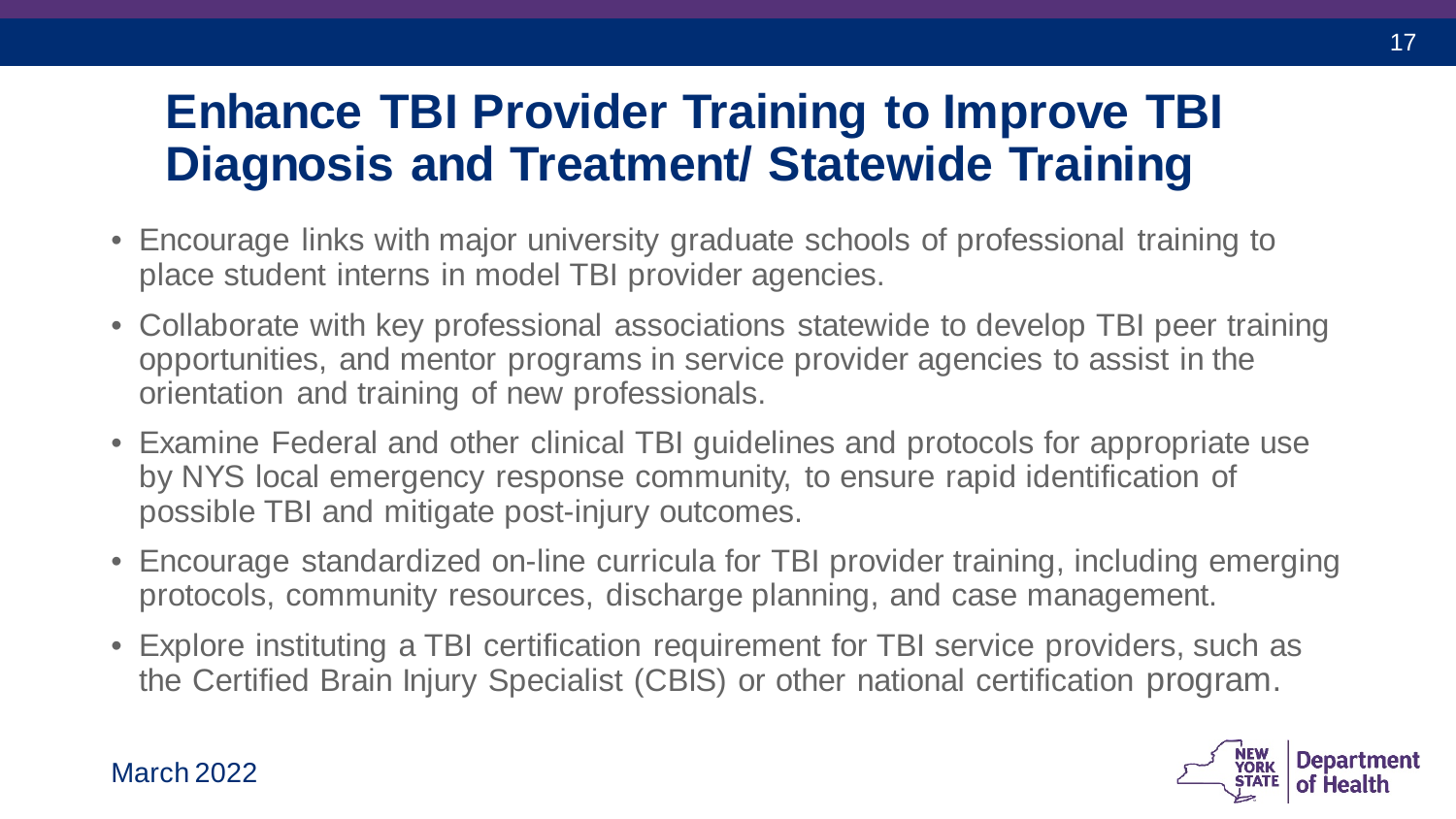## **Educational/Vocational Opportunities for Children and Adults**

### **1998**

- Promote educational equity and excellence for students with disabilities while ensuring that they receive the rights and protection to which they are entitled,
- Assure appropriate continuity between the child and adult services systems,
- And provide the highest quality vocational rehabilitation and independent living services to enable people to work and live independent, economically productive lives.

### **2012 Action Plan**

- Support the State Education Department (SED) to enhance transition programs/protocols for a child's appropriate gradual return to school academic work and physical activity, after sustaining a brain injury.
- Identify resources to provide technical support to school districts to assist teachers, students with TBI and their families.



18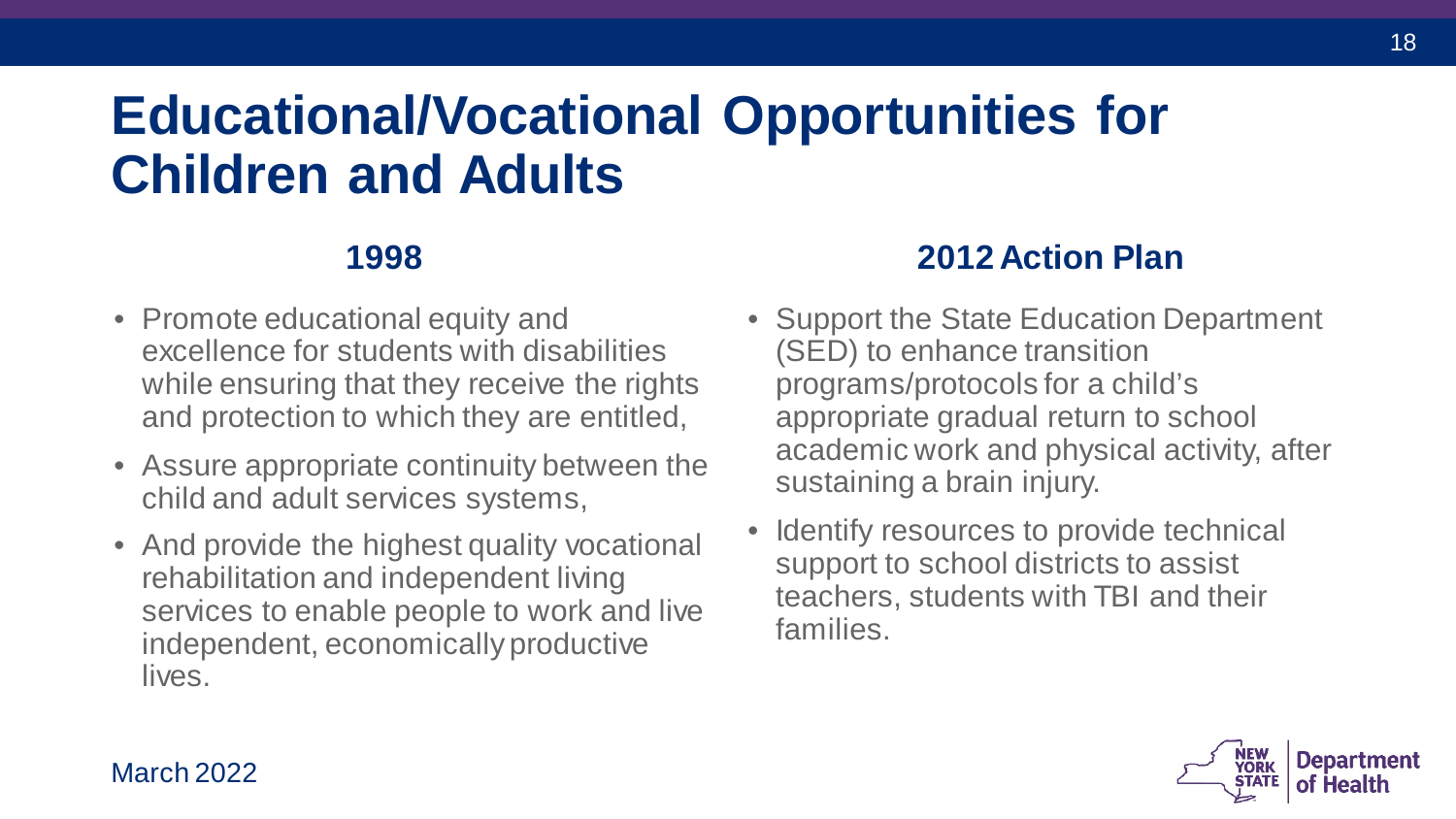# **Implementation/ Initiated Actions**

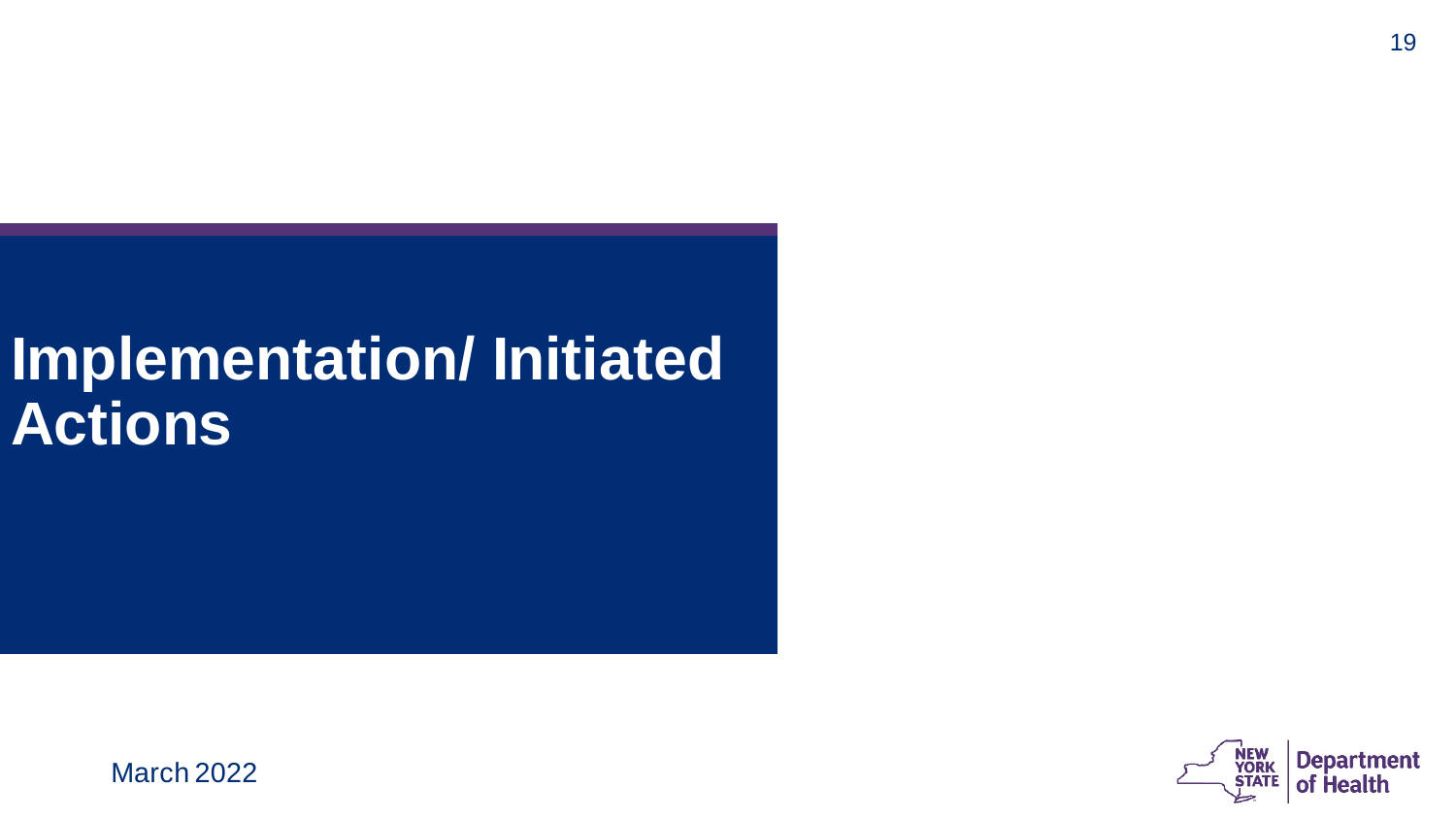# **MRT Recommendations:**

- Establish managed long term care plans to provide services in the most integrated setting appropriate to the needs of qualified members with disabilities; plans must include a person-centered care management function that enables the member and his/her informal supports to drive the development and execution of the care plan. Status: **This action has been initiated by the MRT proposal #90.**
- Ensure Behavioral Health managed care services promote wellness and meet the secondary and/or tertiary mental health /substance use/addiction needs. Status: **This action has been initiated by the MRT proposal #93.**
- Promote underutilized programs such as the Consumer Directed Personal Assistance Program that are cost-effective and build on consumers' strengths. Status: **This action has been initiated by the MRT proposal #1427.**
- Create financing mechanisms that strengthen the financial viability of New York's essential community provider network. Status: **This action has been initiated by the MRT proposal #67.**

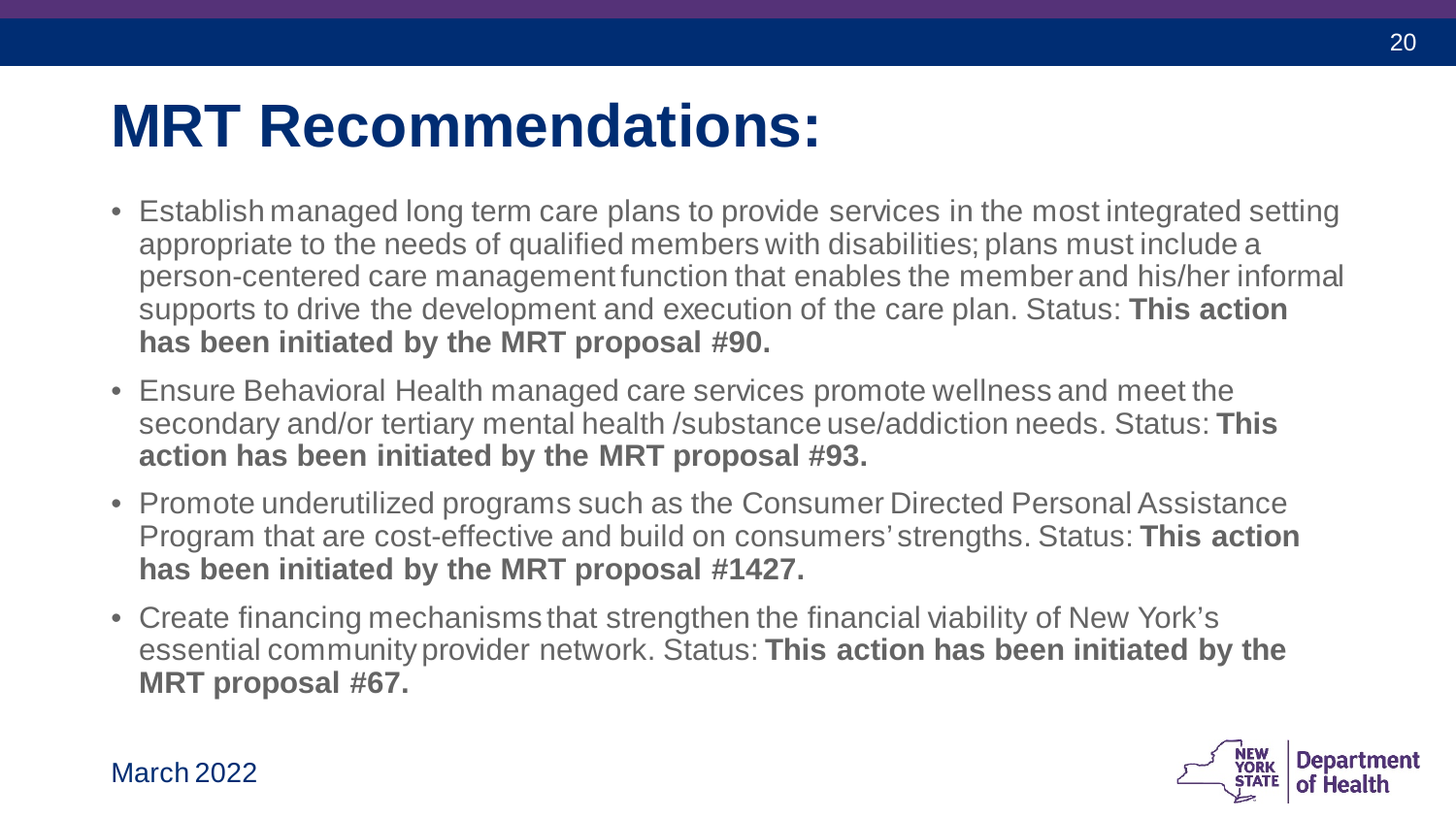# **MRT Recommendations:**

- Identify out of State nursing home placements and seek to repatriate those individuals within three years. Status: **This action has been initiated by MRT Proposal**
- Ensure that existing standards of care are enforced in teaching hospitals and training clinics, so that provided care is of the highest quality and equivalent to all patients regardless of payer source, and address disparities through targeted training for NYS' health care workforce. Status: **This action was approved in early 2012 by the MRT for implementation as part of the Phase Two process.**
- Mandate cultural competency training to promote care and reduce disparities for all individuals including but not limited to people with disabilities. Status: **This action was approved in early 2012 by the MRT for implementation as part of the Phase Two process.**

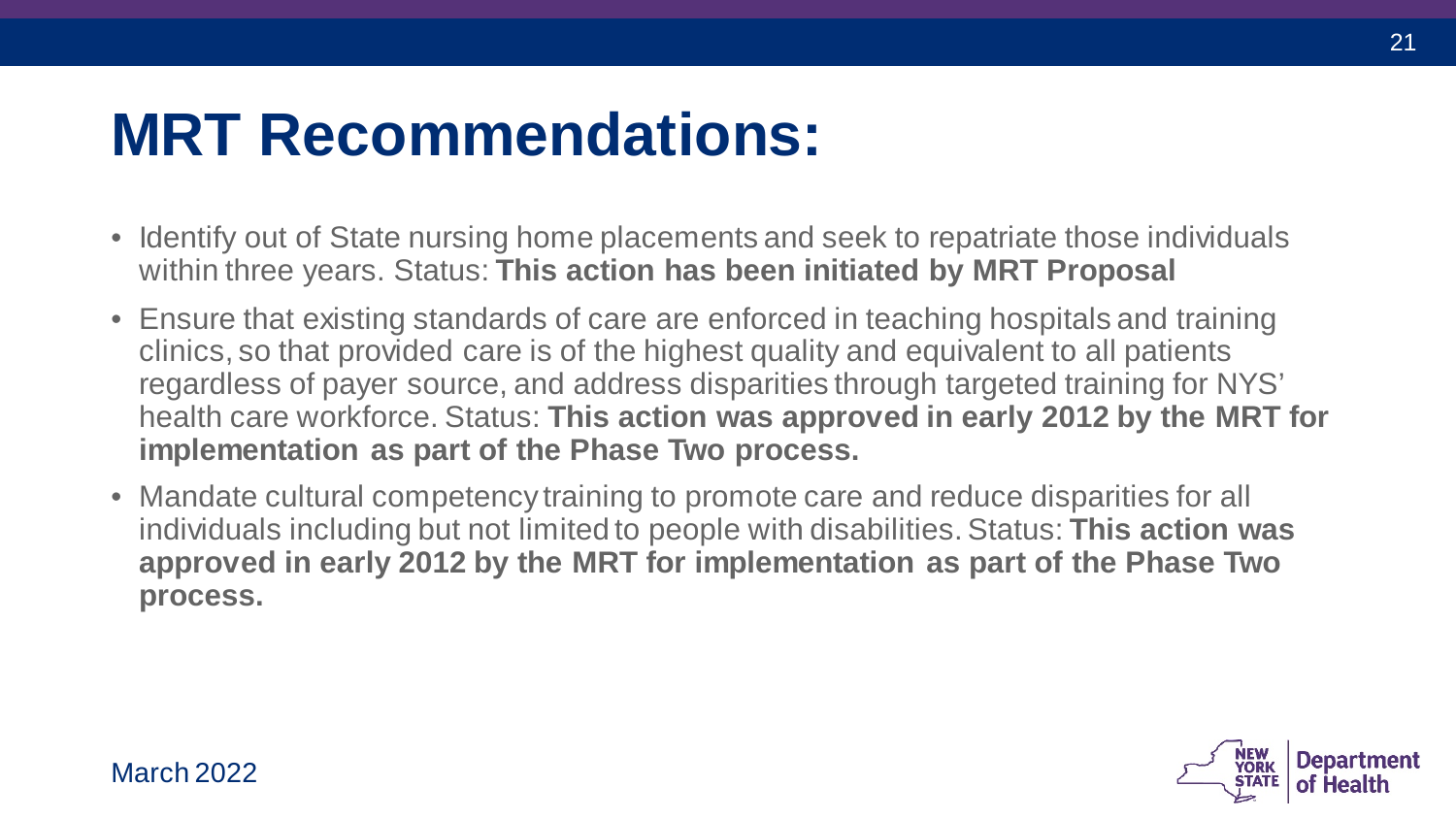# **MRT Recommendations:**

- Explore alternative models, such as transitional living, supported apartments, congregate housing options or family care, as well as continuation of established rental subsidies after the transition to a managed care environment. Status: **This action was initiated by the Medicaid Redesign Team proposal #196 and will continue as a focus of MRT Phase Two activities, including funding for development.**
- Incorporate a housing focus in development of Managed Long-Term Care and Care Coordination Models. Status: **This action was initiated by the Medicaid Redesign Team proposal #196 and will continue as a focus of MRT Phase Two activities, including funding for development.**